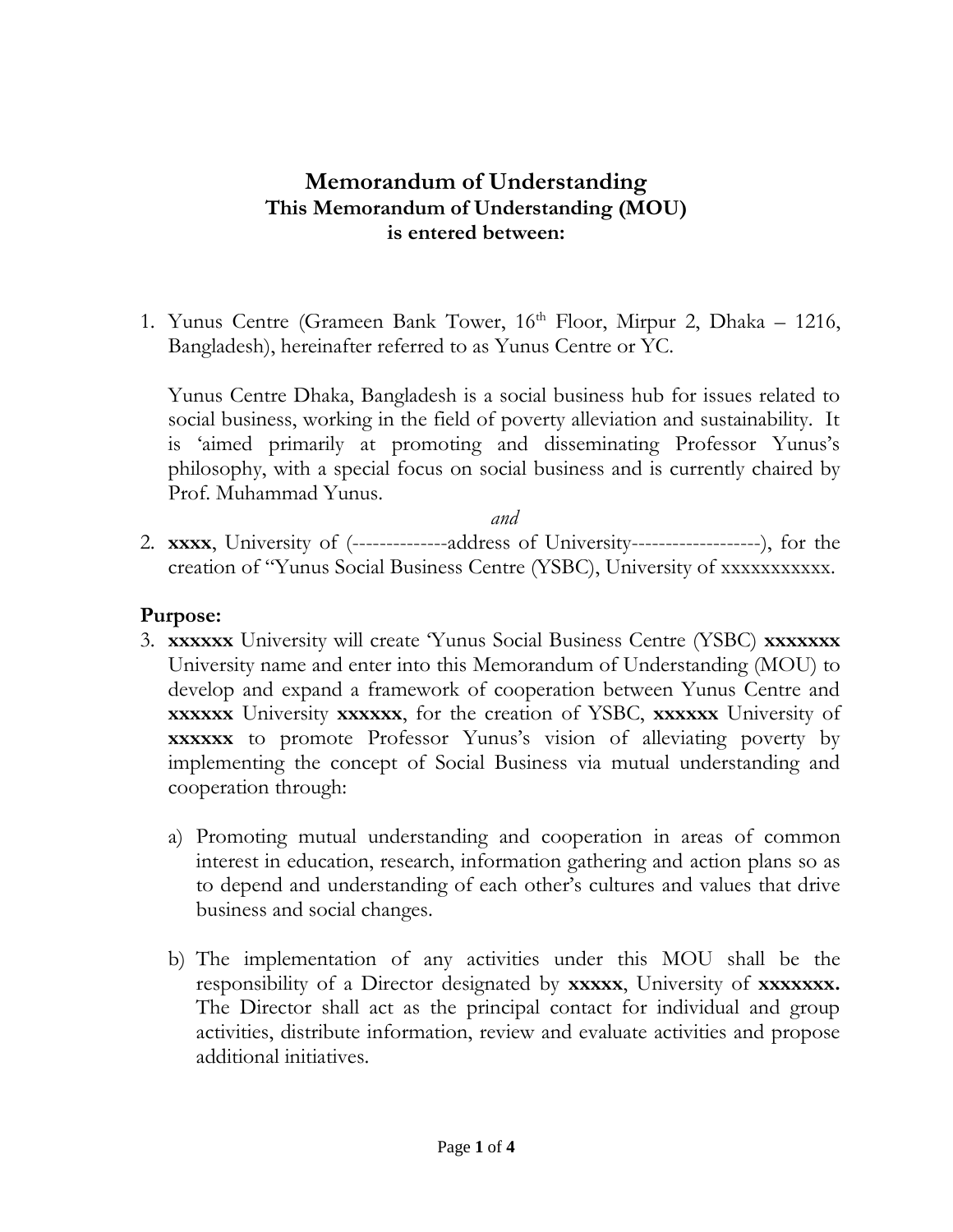The above goals will be accomplished by undertaking the following activities:

- 1. 'Yunus Social Business Centre (YSBC) and **xxxxx** will be represented by a Board of committee constituted by the, University xxxxxx, authority which will conduct annual reviews of the organization to align its tasks towards the mission.
- 2. As part of the mission to promote the above objectives, 'Yunus Social Business Centre (YSBC) xxx University xxxx will organize student exchange and learning visits so students can learn first-hand techniques and programs which have been set up to assist the economic development of the poor in developing countries.
- 3. At least one senior faculty member (preferably at the Professor level and preferably from the School of Business or Economics with significant work experience in the field of ………) will be appointed as a director of the Centre with at least one full time equivalent staff.
- 4. It will have a clear budget approved by the xxxxx University xxxxx, and a business plan outlining proposed programs, activities.
- 5. It will update the information on the social business pedia www.**[socialbusinesspedia.com](http://www.socialbusinesspedia.com/)** regularly.
- 6. For the use of Yunus name, an agreement will be signed with the Yunus Centre. (Annexure: A).
- 7. Yunus Centre, Dhaka and xxxx University of xxxxx, will be happy to collaborate with the YSBC, xxx University of xxxx for promoting Social Business. This will be achieved through, but not limited to, social business action programmes, courses, research, publications, conducting social business design labs, conferences, exchange programmes, academic workshops, exposure visits, internships and scholarship programmes.
- 8. The MOU between Yunus Centre, Dhaka and xxxx University of xxxxx, shall remain valid for an unlimited period unless it is amended or dissolved. Any one party may dissolve it by addressing a letter to the other party.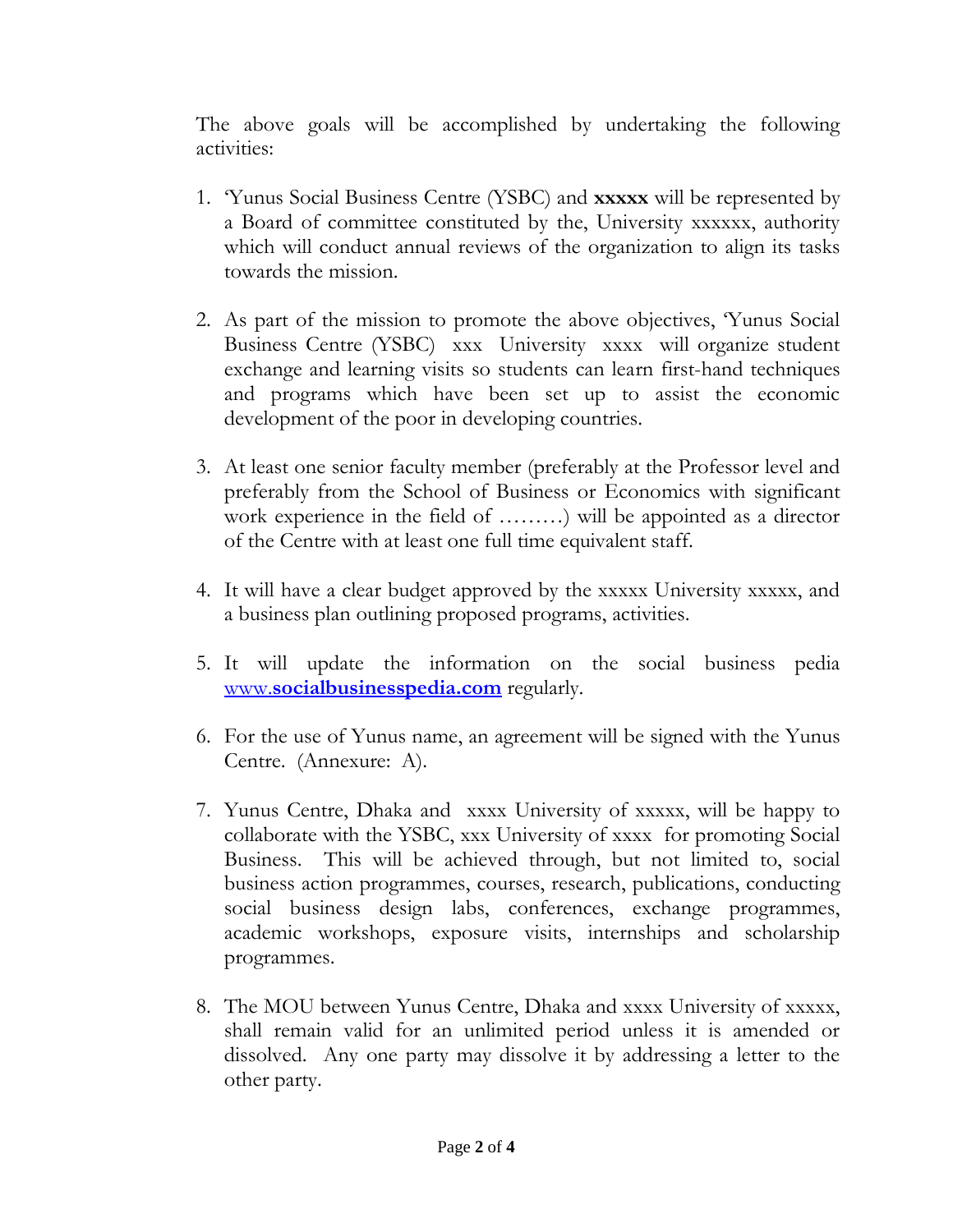- 9. This MOU shall become effective upon signature by the authorized officials from the Yunus Centre, Dhaka and xxxx University of xxxxx and will remain in effect until modified or terminated by any one of the partners by mutual consent.
- 10.This MOU is legally non-binding. This is only for the purpose of recording the common interest of both the parties.

The bottom of the page is left blank intentionally